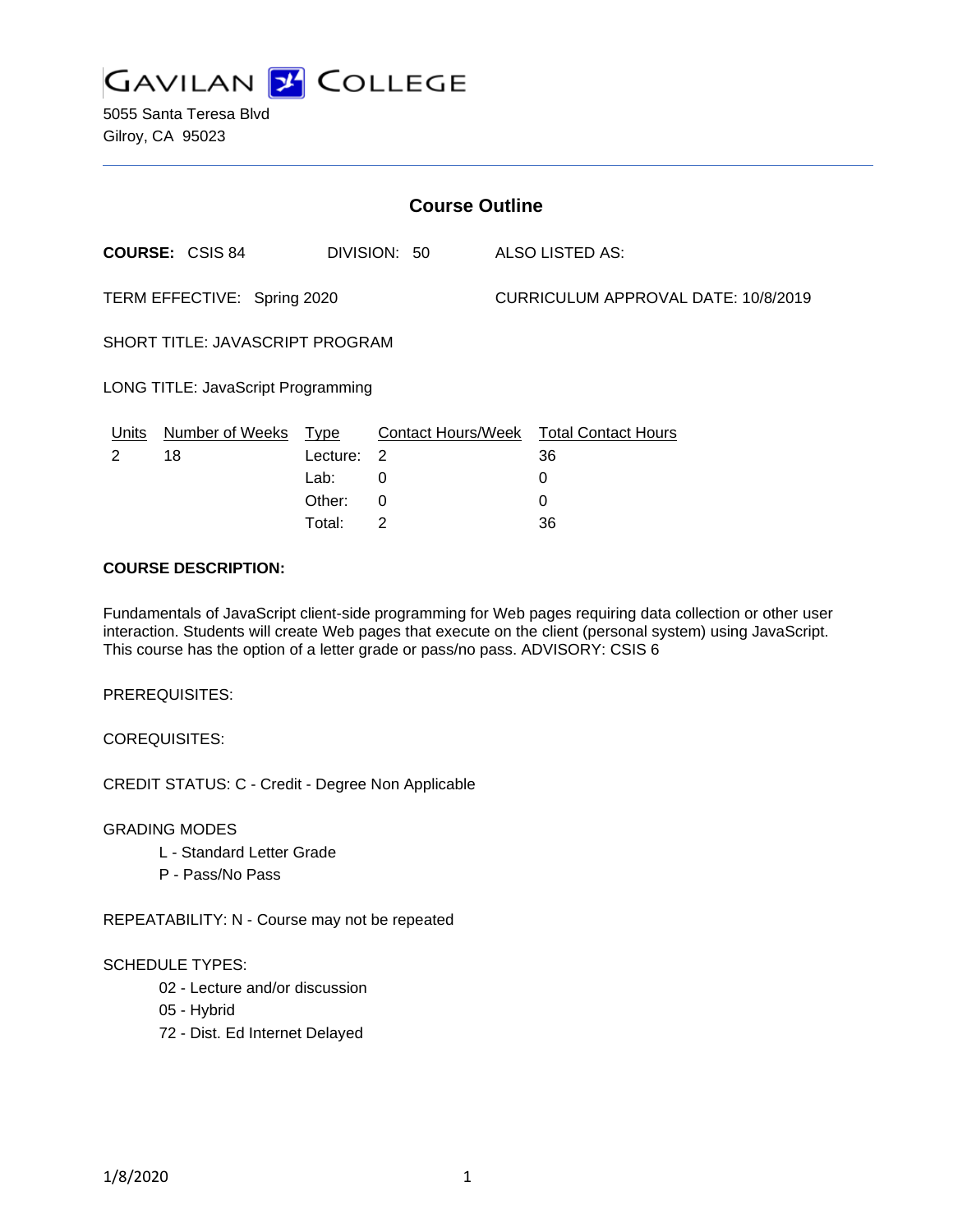### **STUDENT LEARNING OUTCOMES:**

1. Describe and apply the capabilities of JavaScript for client-side programming. Measure of assessment: Homework Assignments, Exam Semester/Year assessed, or planned Semester/Year of assessment: Spring 2020

2. Use problem solving techniques to write simple web applications.

Measure of assessment: Homework Assignments

Semester/Year assessed, or planned Semester/Year of assessment: Spring 2020

## **CONTENT, STUDENT PERFORMANCE OBJECTIVES, OUT-OF-CLASS ASSIGNMENTS**

Curriculum Approval Date: 10/8/2019 4 HOURS CONTENT: HTML language and placement of JavaScript. Events, variables, and values. Assignments, expressions and operators. HTML and JavaScript comments. STUDENT PERFORMANCE OBJECTIVES: Set-up a JavaScript program in a web page. Use JavaScript comments, variables, and values. Write programs that use the different JavaScript data types. Describe the roles of HTML, CSS, and JavaScript code within the web environment. Use basic web development tools. 4 HOURS CONTENT: Functions, Objects, and I/O. Defining and using objects. Defining and using functions. Prompting and alerting users. STUDENT PERFORMANCE OBJECTIVES: Define and use simple user-defined objects. Define and use functions. Create prompts and alerts. 4 HOURS CONTENT: Control Flows, Loops, and Arrays. Decisions and repetitions using comparisons. STUDENT PERFORMANCE OBJECTIVES: Write programs that use nested IF statements and comparisons. Write programs that use FOR and WHILE loops and comparisons. 4 HOURS CONTENT: Built-in Objects. Working with dates and times. Working with strings. Working with arrays. STUDENT PERFORMANCE OBJECTIVES: Write code to use and process times and dates.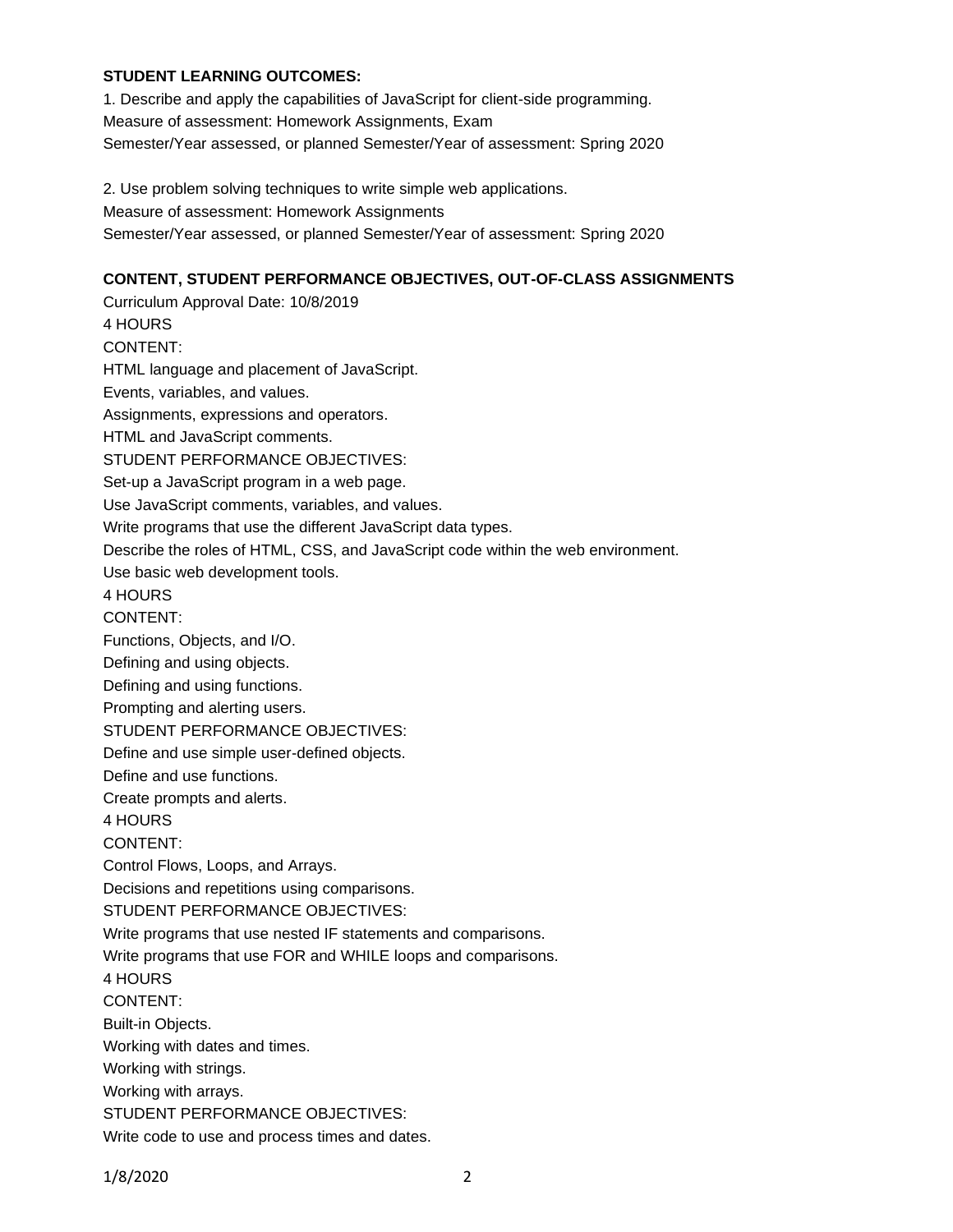Write code to use string and array methods. 4 HOURS CONTENT: Document Object Model. How to traverse the DOM. HTML collections and node types. Accessing elements and attributes on a web page. Updating markup and style. Writing text into a document on the fly. STUDENT PERFORMANCE OBJECTIVES: Write code to add text to pages on the fly. Update HTML markup and CSS. Test and debug their own JavaScript applications. 4 HOURS CONTENT: Menus, Tabs, and Navigation. Using select-and-go for navigation. Creating dynamic menus, tabs, drop-downs. STUDENT PERFORMANCE OBJECTIVES: Write code to implement select-and-go navigation. Write code for dynamic menus, tabs, and drop-downs. 4 HOURS CONTENT: Using JavaScript with forms. Verifying passwords. Checking form items for correctness. Using radio and checkboxes. STUDENT PERFORMANCE OBJECTIVES: Write JavaScript programs to validate input data. Write JavaScript programs to check the form for correctness. 4 HOURS CONTENT: Working with windows and iframes. Image links and scrolling a window. Using JavaScript to update windows and frames. Positioning windows and alert windows. Plug-in detection. STUDENT PERFORMANCE OBJECTIVES: Use JavaScript to update and position windows. Use JavaScript to scroll windows or frames. Use plug-in detection to modify web pages. 2 HOURS CONTENT: How cookies are used. Baking your first cookie. Reading and showing your cookies. Using cookies and detecting cookies. Using cookies to keep track of user preferences.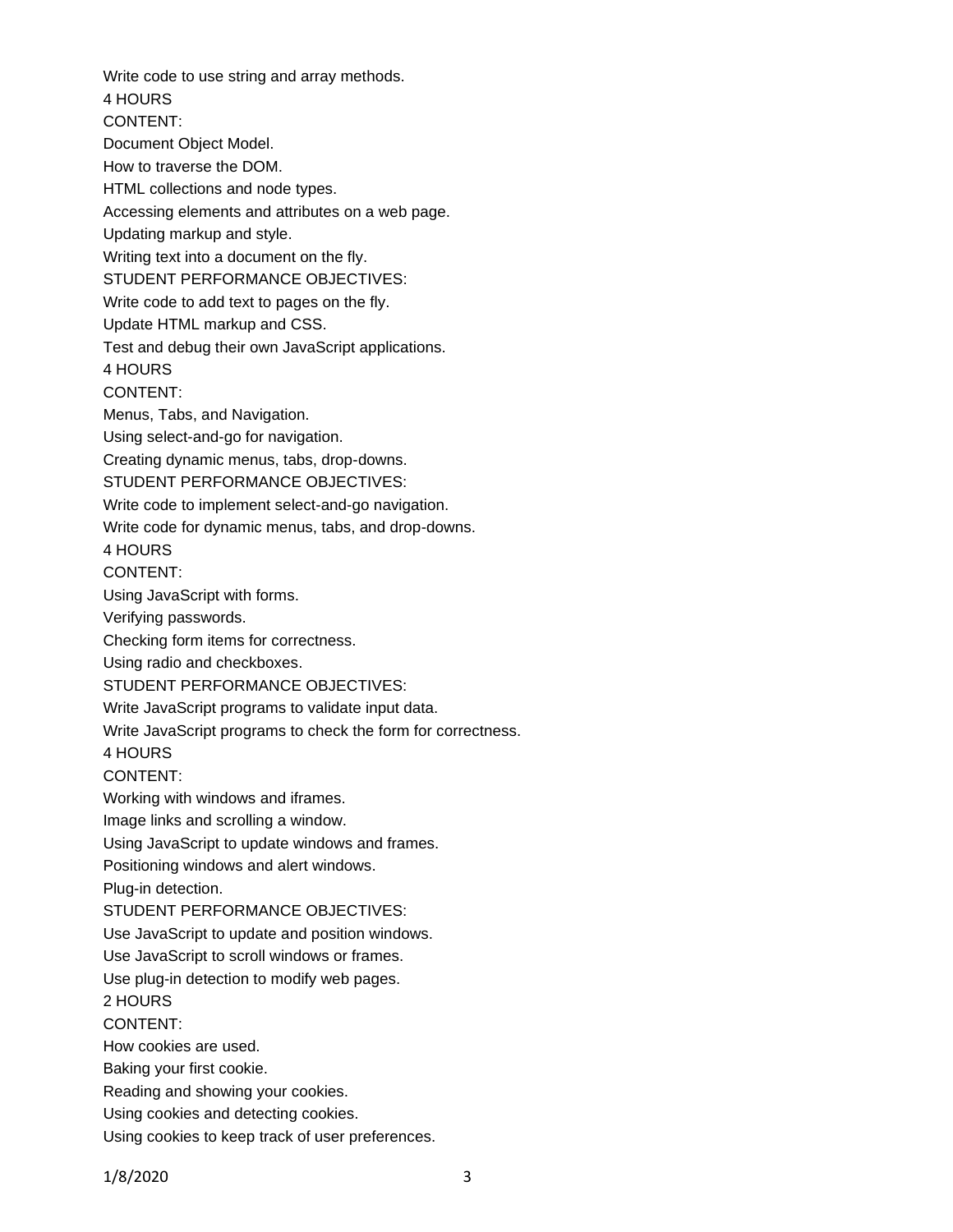Working with referrer pages. STUDENT PERFORMANCE OBJECTIVES: Create, use, and delete cookies. Write code to use multiple cookies. Write code to create referrer pages. 2 HOURS Final

### **METHODS OF INSTRUCTION:**

Lecture, computer demonstration and web work.

#### **OUT OF CLASS ASSIGNMENTS:**

Required Outside Hours: Assignment Description: Read text and do the homework assigned in class. Set-up web pages that use JavaScript. Search the web for JavaScript sites and tutorials. Write programs that need different data types. Use JavaScript to do arithmetic. Required Outside Hours: 8 Assignment Description: Read text and do the homework assigned in class. Define and update an object. Define and invoke a function. Use prompt and alert boxes. Required Outside Hours: 8 Assignment Description: Read text and do the homework assigned in class. Write programs that use arrays. Write programs that use comparisons in complex decisions and loops. Required Outside Hours: 8 Assignment Description: Read text and do the homework assigned in class. Write code to use and manipulate dates and times. Write code to use and manipulate strings and arrays. Required Outside Hours: 8 Assignment Description: Read text and do the homework assigned in class. Use API to traverse the DOM to access elements and attributes. Update HTML markup and style. Write code to put text in a page depending on user response. Required Outside Hours: 8 Assignment Description: Read text and do the homework assigned in class. Write code to use select-and go navigation. Write code to make menus, tabs, and drop-downs dynamic. Required Outside Hours: 8 Assignment Description: Read text and do the homework assigned in class. Write code to verify form fields such as: passwords, email addresses and ZIP codes. Required Outside Hours: 8 Assignment Description: Read text and do the homework assigned in class. Write code to scroll a frame and use image maps. Write code to position windows and update frames.

1/8/2020 4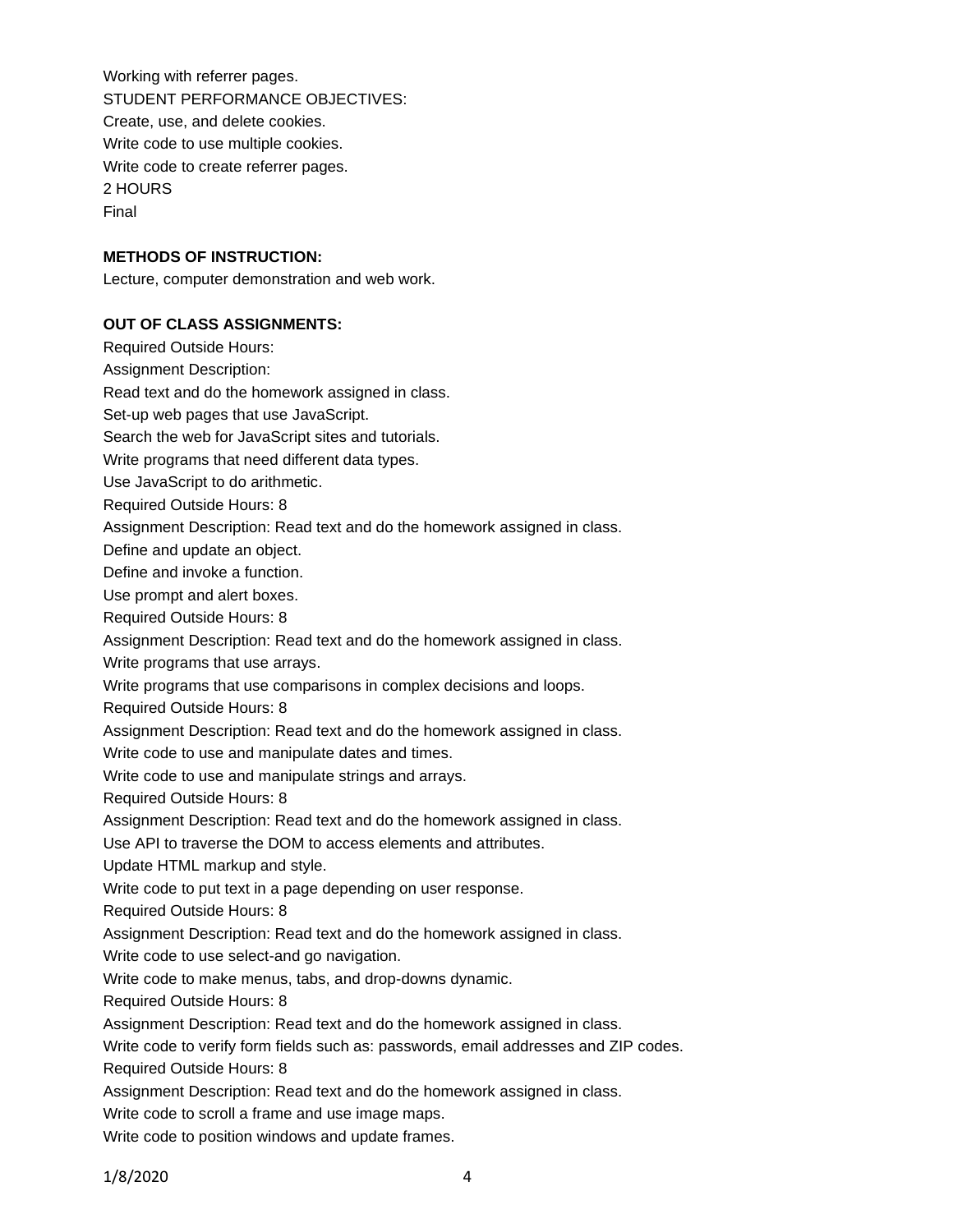Use if statements to detect plug-ins. Required Outside Hours: 8 Assignment Description: Read text and do the homework assigned in class. Write code to create cookies. Write code to use and delete cookies. Write code to handle multiple cookies. Write code to work referrer pages.

## **METHODS OF EVALUATION:**

Problem-solving assignments Percent of total grade: 50.00 % Problem-solving demonstrations: 40% - 60% Homework Assignments, Quizzes, Exams Skill demonstrations Percent of total grade: 40.00 % Skill demonstrations: 30% - 50% Objective examinations Percent of total grade: 10.00 % Objective examinations: 10% - 20% Multiple Choice, True/False, Matching Items, Completion

# **REPRESENTATIVE TEXTBOOKS:**

Ethan Brown. Learning JavaScript: JavaScript Essentials for Modern Application Development, 3rd Edition. Sebastopol, CA: O'Reilly Media, Inc.,2016. ISBN: 10: 1491914912;13: 978-1491914915 Reading Level of Text, Grade: 12+ Verified by: Ellen Venable Recommended Representative Textbooks Required Other Texts and Materials OR JavaScript: The Definitive Guide: Activate Your Web Pages by Dan Flanagan Publisher: O'Reilly Media, Inc.; 6th Edition (May 13, 2011) ISBN - 10:0596805527; ISBN - 13: 978-0596805524 OR Optional references: www.w3schools.com; https://developer.mozilla.org/en-US/docs/Learn/JavaScript/First steps/What is JavaScript; Selected readings from the internet.